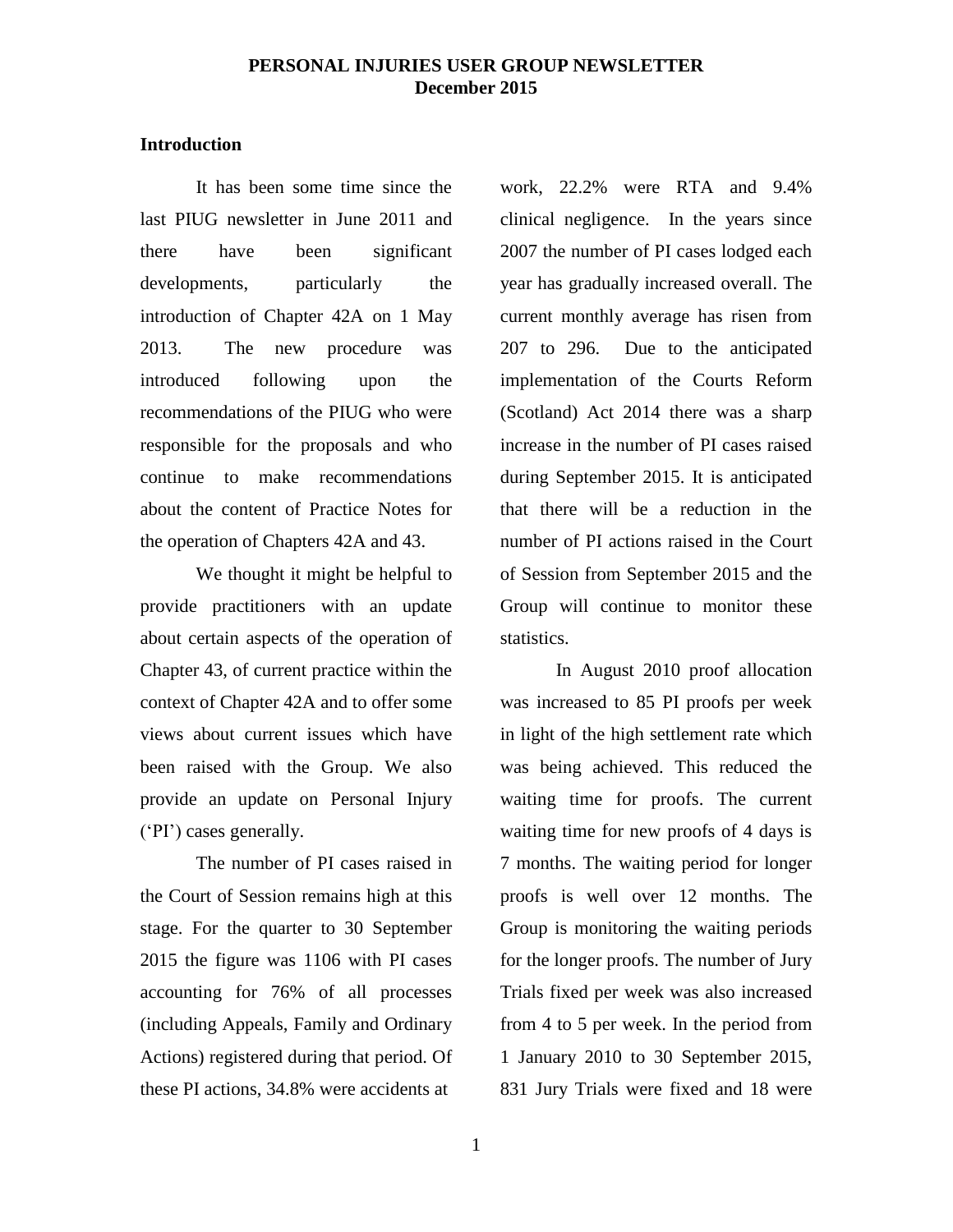run. There has, however, been a decrease in the demand for Jury Trials. Fewer cases are being fixed each week meaning that Jury Trials are being fixed with earlier diets.

# **Chapter 43**

 The attention of practitioners is drawn to Practice Note 4. of 2015 which deals with issues such as variation of the timetable, the implications of the amendment of R.C 43.8 in the context of the views expressed in *Smith v Greater Glasgow and Clyde NHS Board*  [2013]CSOH 178 and the proper approach to statements of valuations and pre trial meetings. The Inner House decision of *Moran v Fressyinet Ltd* 2015 CSIH 76, 2015 S.L.T. 829 confirms that statements of valuations are to be drafted on the hypothesis that the causation of the pursuer's loss injury and damage is established. It also makes it clear that a casual approach to the provisions of Chapter 43 can have serious consequences.

# **Chapter 42A**

As at 30 September 2015 there were 496 PI cases proceeding under Chapter 42A with 39 cases having been

transferred during the period 1 July 2015 to 30 September 2015. Practice Notes in respect of the procedure have been issued. Practice Note 4 of 2015 has now replaced Practice Note 2 of 2014 (which had replaced Practice Note 1 of 2013) but Practice Note 2 of 2003 remains in force.

Reports to the PIUG about the use of the Chapter 42A have been positive with practitioners reporting effective use of the court procedure by both parties; issues have been narrowed, proofs restricted and in some cases early resolution has been achieved.

One of the most significant features of the Chapter 42A procedure is the early disclosure of material by parties. Access to witness evidence is essential as this often informs expert opinion. In this context the PIUG have been asked to consider a number of issues arising out of precognitions and witness statements.

The position about witness statements was clarified in Practice Note No. 2 of 2014. Paragraph 8 (now paragraph 10 of Practice No. 4 of 2015) makes it clear that they are expected to contain clear and concise factual accounts that convey the evidence of the witness. It is envisaged that practitioners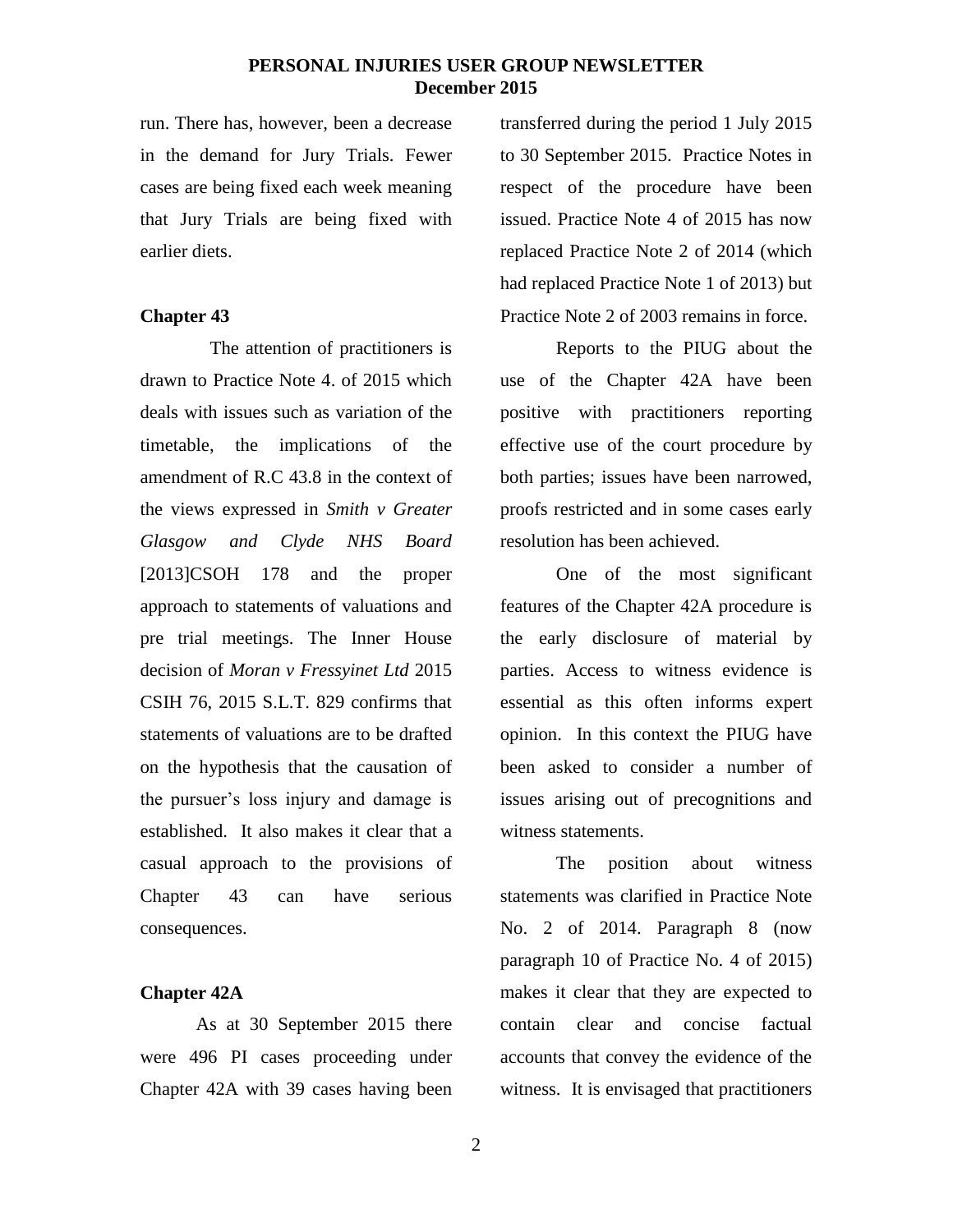will ensure that the full evidence of the witness is disclosed – failure on the part of the witness to disclose relevant matters will expose the witness to the potential of an adverse finding regarding credibility or reliability. Witnesses should be aware that they will be asked to adopt the written statement as their evidence. Practitioners may wish to consider having the witness statement signed by the witness.

The position about precognitions is that this is regarded as separate from the written statement and that parties should still be given the opportunity to precognose witnesses notwithstanding the production of a written statement. It is envisaged that the taking of precognitions will be facilitated by those who have access to witnesses and that the Court will expect to be addressed regarding any difficulties encountered in obtaining access to witnesses. Practitioners are expected to encourage witnesses to make themselves available for precognition and are not to place restrictions which impede access to the relevant information required from the witness. It is expected that parties will disclose the contact details of witnesses to enable precognitions to be taken from them and those contact details may include details such as email and Skype addresses.

One particular issue regarding medical witnesses has been brought to the Group's attention. This relates to the contact by defenders with the pursuer's treating physician without the prior consent of the pursuer. There have been instances of the treating physician being approached for a report without the knowledge of the pursuer. The pursuer is then prevented from speaking to the practitioner. Having discussed the matter at their meeting on 5 May 2015, the Group is of the view that this practice should stop. The pursuer should produce a factual report from the treating physician. If the defender wishes to explore further matters then permission should be requested from the pursuer for an approach to be made to that witness for that purpose and, if unreasonably withheld, the defender can raise this with the Court. Pursuers' practitioners may wish at the outset to advise all of a pursuer's treating doctors that, for the avoidance of doubt, the pursuer does not consent to the waiving of confidentiality and any request from anyone for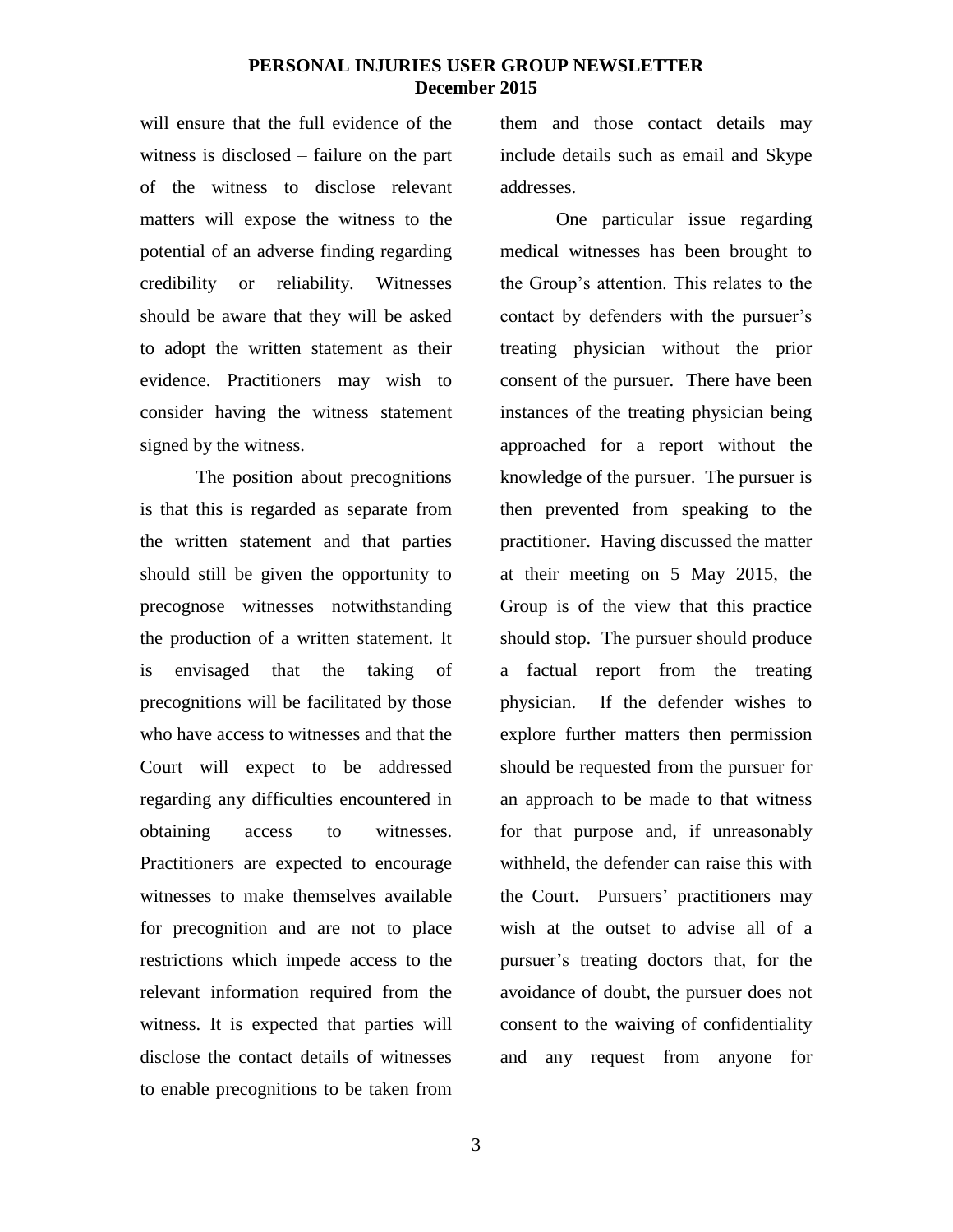information should be directed to the pursuer's agent in the first instance.

The Group would remind practitioners of the benefits of utilising affidavit evidence. This can be a very efficient way of taking non-controversial evidence. It can also replace the evidence in chief of a witness.

# **Joint meetings of experts**

The PIUG has considered various issues in relation to the meeting of experts in the context of complex personal injury litigation, which is of particular relevance to clinical negligence actions. Such meetings include meetings between experts of different specialities on the same side of a case and also meetings of experts on opposing sides who are of the same speciality. The Group agreed that there is no reason in principle why such meetings cannot be held; in appropriate circumstances they are extremely beneficial and can clarify and focus issues. However, each case will very much depend on its own facts and circumstances. It will be a matter for practitioners to decide whether a meeting would be appropriate. In relation to a meeting of opposing experts, which both sides are agreed should take place, it will

be a matter for practitioners to determine the precise format and remit for the meeting. However, it is expected that practitioners will agree an agenda in advance and keep a written record of the discussion and any agreement. There is not thought to be a need for a formal report, unless the parties consider it to be appropriate in the particular circumstances of case. The Group considered that solicitors may wish to consider attending such meetings personally but that it is probably not appropriate or necessary for an 'independent' person to be present. The Group also considered whether, in the absence of agreement, the Court could order the meeting of experts. It was agreed that the terms of Rules 42A.4 and 42.A.6 would allow such an order to be made on the motion of a party. It would be entirely a matter for the Court to determine in an individual case as to whether a meeting was appropriate and would serve the efficient determination of the action.

# **Recovery of documents furth of the jurisdiction**

A significant issue for agents has arisen as a result of the difficulty in obtaining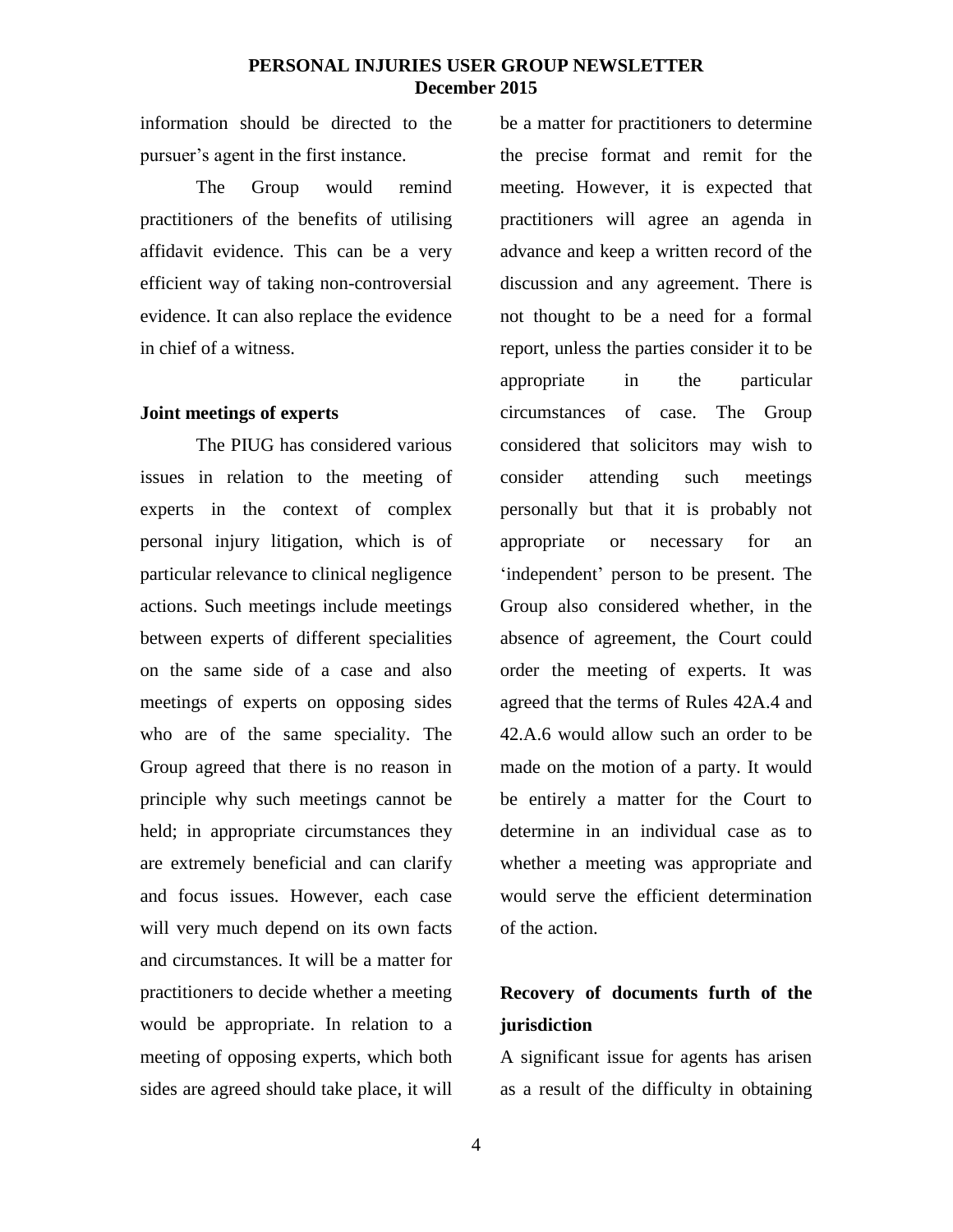documentation furth of the jurisdiction of Scottish Courts, and in particular from havers in England. A Scottish Judge cannot grant a specification for recovery of documents outwith Scotland, which leaves the only way of recovery through the Courts as being by letters of request. This procedure is cumbersome, expensive and lengthy; as a consequence it is rarely used in practice. A pursuer can seek recovery of records under mandate and can also proceed by way of a data subject request. However, these options are not available automatically to a defender. The Group has given considerable thought to this issue but no alternative procedure has been identified. Practitioners are accordingly encouraged strongly to co-operate in relation to recovery of documents furth of Scotland, in particular in England and Wales. It is expected that pursuers' solicitors would co-operate with reasonable requests for recovery and facilitate the provision of a signed mandate to defenders. If such cooperation were not forthcoming, it would be open to a defender to ask the Court to sist the action.

**Edinburgh Sheriff Court and the All Scotland Personal Injury Court** Practitioners will be aware that an

Edinburgh Sheriff Court PIUG was set up under the chair of Sheriff Kathrine Mackie. The Court of Session PIUG has been liaising with Sheriff Mackie and with Sheriff Mackenzie at Glasgow. Information has been exchanged with a view to achieving consistency of practice across the jurisdictions. This has been particularly important in light of the launch of the All-Scotland Sheriff Personal Injury Court ('The Sheriff Personal Injury Court') on 22 September 2015 and the extension of the exclusive competence of all Sheriff Courts to actions with a value of up to and including £100,000. This will see an increase in the number of PI actions raised in the Sheriff Court and in particular, of course, the operation of the Sheriff Personal Injury Court. The Group will continue to monitor the impact of this on the level of PI cases in the Court of Session. The Group is keen to see the success of Chapters 42A and 43 replicated in Sheriff Court PI actions; the high settlement rate achieved in the Court of Session has been due in no small part to proper adherence to the rules and procedures in these chapters.

The PIUG is active in overseeing and improving the efficiency of all PI actions